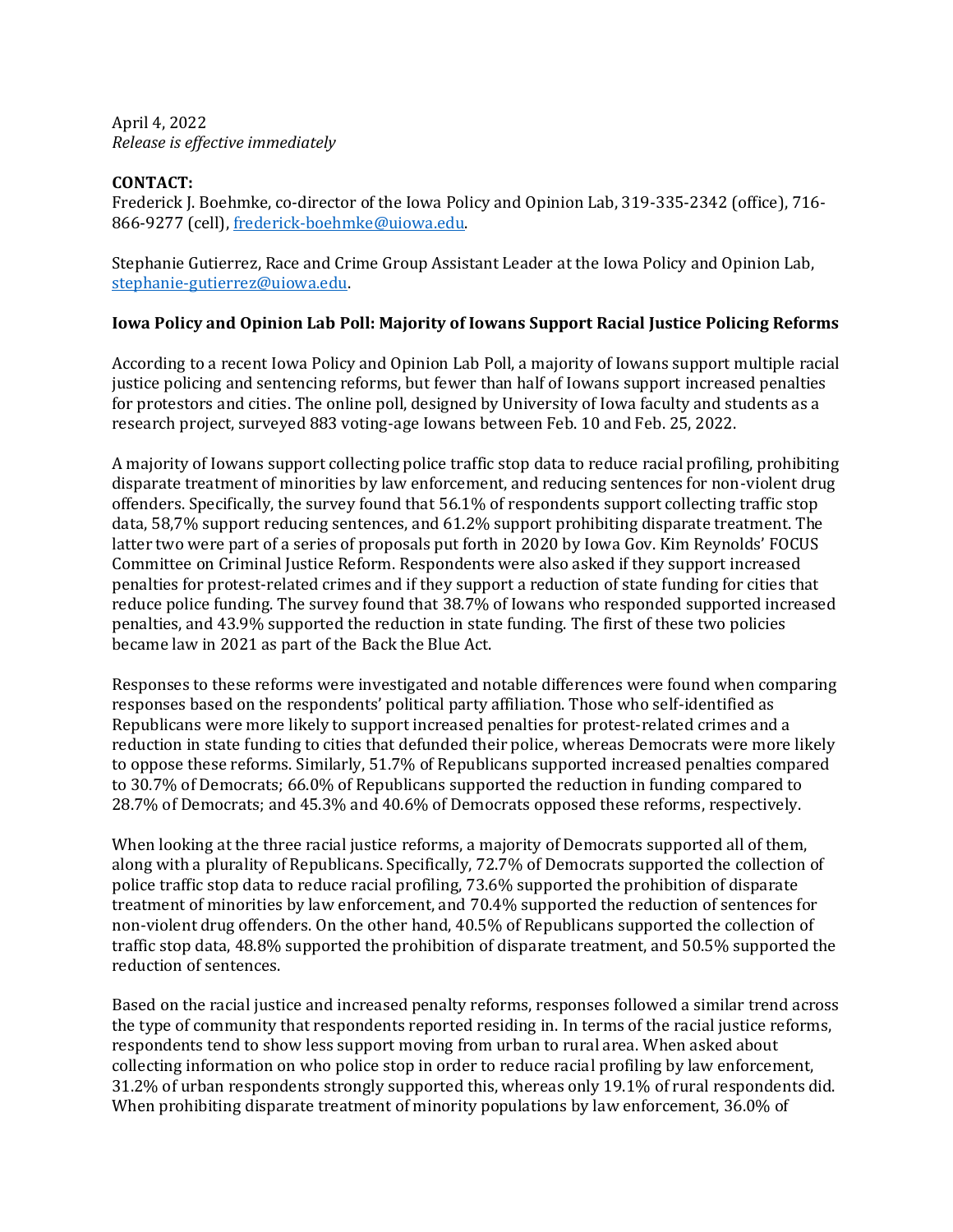respondents from urban communities strongly support this reform compared to 27.5% of residents from rural communities. With reducing sentences for non-violent drug and property crimes, 35.7% of urban respondents strongly support the reform, while 25.8% of rural residents strongly support this. Regarding the increased penalties for protestors and cities, rural communities tend to support the ideas in comparison to urban communities. When asked about reducing state funding for cities that reduce police funding, 48.1% of rural respondents supported the reform idea, while 40.3% of urban respondents did. Following a similar trend, when asked about increasing criminal penalties for protest-related crimes, 38.5% of respondents living in rural areas supported this, whereas 33.7.% of respondents living in urban areas showed support.

A respondent's level of Iowa news consumption also affected their support for reforms. Specifically, in terms of the racial justice reforms, the less a respondent watched the news, the less they supported those reforms. When asked about collecting information on who police stop in order to reduce racial profiling by law enforcement, 46.7% of respondents who watched the news all the time strongly supported this claim compared to only 22.3% respondents who hardly ever watched the news. This trend continued to opposition with 9.0% of respondents who hardly ever watched the news strongly opposed to prohibit disparate treatment of minority populations by law enforcement and 6.4% who watched the news all the time of residents strongly opposed.

Lastly, support of police reforms shows a slight trend of increasing support moving from lower to higher income groups, although not consistently across all five reforms. Opinions on criminal penalties for protest related crimes were mixed, with most groups having strong percentage of neutrality. However, as income increases, there appears to be a trend of increasing support for these penalties. Less distinct results are found in terms of state funding for police, but there appears to be a slight trend of increased support reduction of police funding in higher income groups. Moving toward more progressive reforms, a majority of people support collecting information on who police stop in order to reduce racial profiling by law enforcement in all categories, and the percentage who support appears to increase as income increases. Likewise with stop data, there is majority support for the prohibition of disparate treatment of minority populations by law enforcement, and the percentage of support increases as moving to the higher income groups. Finally, there is majority support for criminal sentencing reform to reduce sentences for nonviolent drug and property crimes in all groups; however, there was no clear relationship between the support and the level of income.

**Respondent identification:** The Iowa Social Science Research Center (ISRC) contracted with a respected web panel vendor to field the survey to a demographically representative sample of up to 900 respondents. Respondents invited to complete the web survey were Iowa adults, aged 18-120 years, recruited for participation via web panel. To obtain a census-representative sample, quotas were set on the following demographics: sex, age, and urbanicity.

**Sample:** 883 voting-age residents in Iowa, margin of error +/-3.4%.

**Weighting:** Reported results are weighted by age, sex, and party identification.

## **About the Iowa Policy and Opinion Lab**

The poll was designed by the Iowa Policy and Opinion Lab, comprised of University of Iowa faculty, graduate students, and undergraduate students. The Iowa Policy and Opinion Lab is co-directed by Frederick J. Boehmke, professor of political science and Kajsa Dalrymple, professor of journalism and mass communication. The poll is a teaching, research, and service project, and was